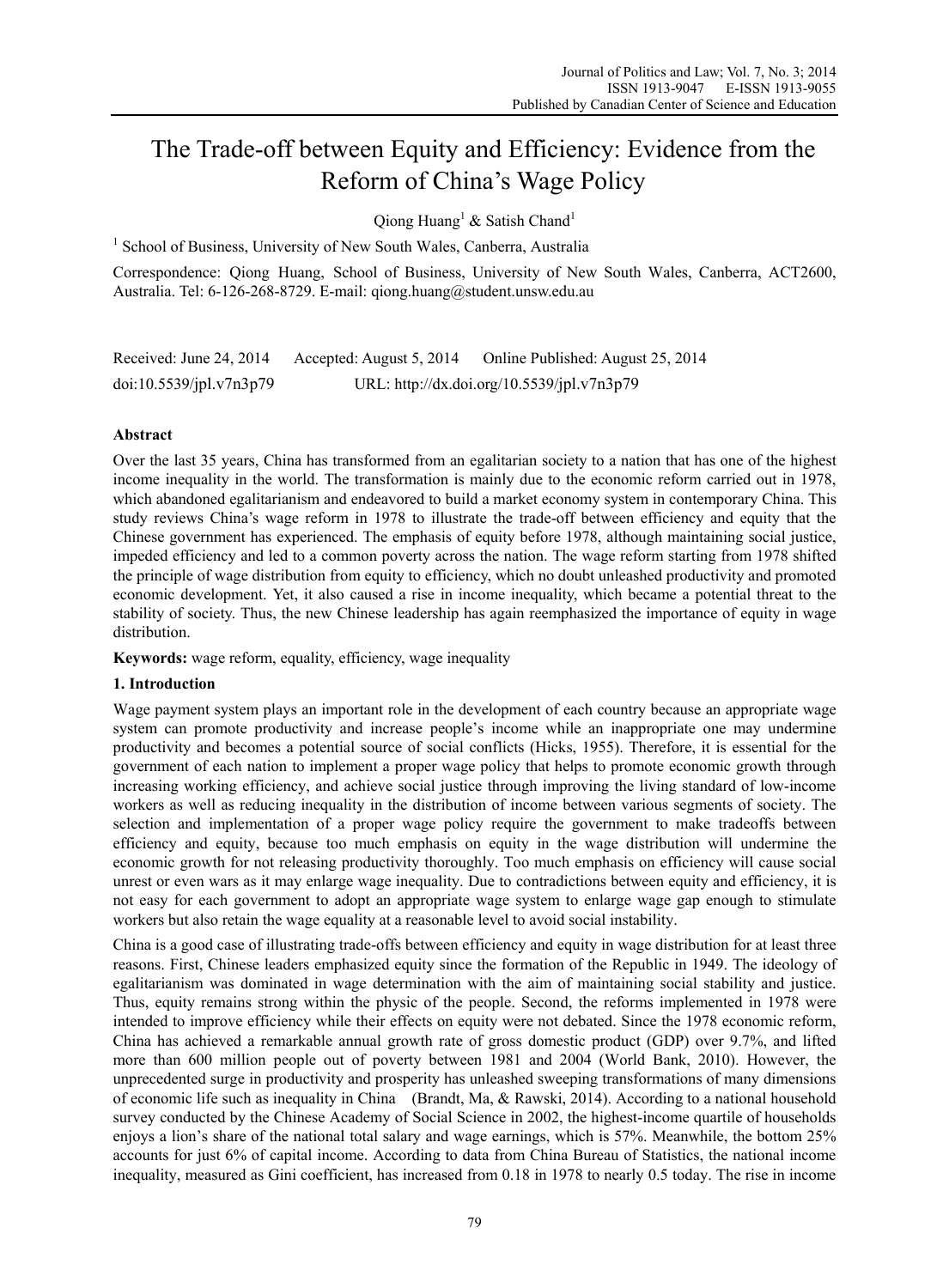inequality means that China has transformed from a nation with equal distribution of income to one that has one of the most unequal income distributions globally. The rise in income inequality has challenged the Chinese social stability and caused a sharp rise in social unrest. Data from the Chinese government show that the number of major social incidents, including riots, strikes, demonstrations, and protests had increased from 8,700 in 1993 to 74,000 in 2002 (Ru, Lu, & Li, 2006, p. 151). Thus, the new leadership in China has realized the importance of income inequality and, as discussed in details later, put more attention to equal distribution of income in the new round of wage reform than before.

The purpose of this study is to review the history of China's wage reform, and thus to illustrate the important role of government in wage distribution. The rest of the paper is organized as follows. Section 2 provides a theoretical analysis of the trade-off between efficiency and equity when making economic decisions. Sections 3 and 4 review China's wage policy since 1949, and illustrate the process through which China has transformed from an egalitarian country to a nation with a high level of income inequality. Section 5 presents the empirical evidence on the impact of wage reform on wage distribution, and the final section concludes with policy implications.

## **2. Theory Background**

Theoretically, efficiency refers to maximizing the total size of economic pie through allocating limited economic resources reasonably, while equity refers to a fair distribution of benefits across the population. Although concepts are clear in theory, the two can hardly be separated in the actual practice of wage distribution due to an unclear understanding of the current situation of wage distribution , i.e. whether the wage distribution is efficient (equal) or not.

To understand contradictions between efficiency and equity, we rely on the indifference curve analysis in the economic theory ( e.g., Samuelson & Nordhaus, 2001). Figure 1 presents an Edgeworth box (Arrow, Chenery, Minhas, & Solow, 1961, p. 394) which demonstrates indifference curves (IC) for customers A and B. The combinations of commodities on an indifference curve indicates the same level of satisfaction, and an indifference curve which is further away from the original point corresponds to a higher level of satisfaction. Thus, in Figure 2, IC<sub>A</sub><sup>0</sup> and IC<sub>B</sub><sup>0</sup> represent lower utility (or less stratification) for customers A and B, and IC<sub>A</sub><sup>2</sup> and  $IC_B^2$  represent higher utility (or more stratification).  $O_A O_B$  is the Contract Curve on which all combinations of products X and Y are in the Pareto Optimality situation, i.e. no one can be better off without making the other party worse off. Moving a point outside the Contract Curve such as E to any point on the Contract Curve such as D or F will increase efficiency. For example, a movement from E to D raises Customer B's utility (from  $IC_B^0$  to  $IC_B^2$ ) but has no effect on the utility level of Customer A (both points E and D are on  $IC_A^0$ ). Similarly, a movement from E to F will increase Customer A's satisfaction without affecting the level of satisfaction for Customer B. Therefore, in implies that if the current state of wage distribution is off the Contract Curve, a reform that moves the current state to be on the Contract Curve will increase efficiency.

However, the choice of points on the Contract Curve is an equity issue. As discussed previously, a move from point E (off the Contract Curve) to F (on the Contract Curve) will increase efficiency. Yet, this move, apparently, increases the utility of Customer A (moving from  $IC_A^0$  to  $IC_A^2$ ) more than Customer B, which leads to an inequality distribution. That is to say, the benefit from increasing efficiency is not equally distributed between customers. To maintain social justice, the government may want to redistribute the efficiency, such as moving point D to P. Yet, this enforcement will lead to inefficient because the increase of utility of customer A  $(IC_A^0$  to  $\overline{IC_A}^1$ ) is on the cost of lowering the satisfaction of customer B ( $\overline{IC_B}^2$  to  $\overline{IC_B}^1$ ).

The above analysis implies that, efficiency and equity, although equally valued, are unlikely to achieve simultaneously. Therefore, when determining an economic policy such as wage policy, the government has to balance between the two. In reality, the trad-eoff between efficiency and equity depends on the relative importance of the two issues in the social context. For example, in a planned equalitarian economic system, equity is more importance than efficiency due to the need for maintaining social justice. Therefore, a wage policy should be in favor of an equalitarian wage distribution. In a social-economic system, efficiency is more important than equity to promote economic growth, and thus the wage policy should focus on efficiency and enlarge wage gaps enough to stimulate workers.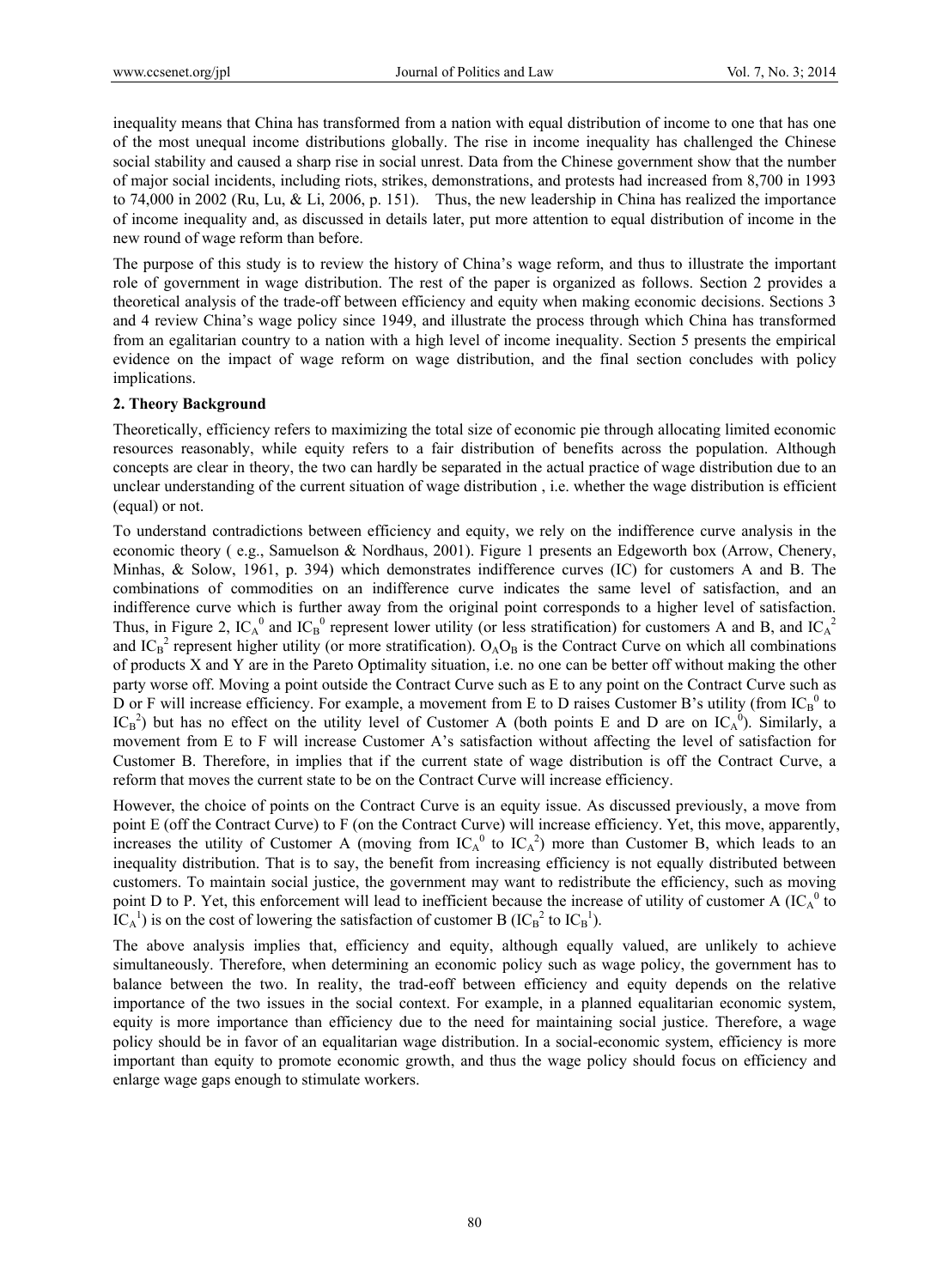

Figure 1. An Edgeworth box with issue of efficiency and equity

Source: This figure is adopted from (Sun, Zhang, & Ge, 1989, p. 30)

## **3. Wage Egalitarianism in China before 1978**

Before 1978, China adopted a planned economy system, which in general rejected the market mechanism. The establishment of a planned economy was attributed to "Socialist Transformation" between 1953 and 1957, during which the Central Government of China nationalized all private enterprises and organizations, and then transformed them into two types: state-owned enterprises (SOEs) and township and village enterprises (TVEs) (Ma, 2002). The former were managed by the Chinese Central Government directly and the latter by the local government. After completion of nationalization, a planned economic system was established, under which the government owned all enterprises and regulated workers' wages directly.

However, during the transition period from 1949 to 1956, private enterprises and state-owned enterprises coexisted. Thus, there were two wage payment systems adopted in China: one was the merchandise supply wage system (the supply system) applied in public owned enterprises and the other was the monetary wage system applied in private owned enterprises. Under the supply wage system, workers' wage were paid by the Central Government in units of commodities, such as salt, meat, and vegetables, while under monetary wage system worker were paid in cash by their employers. Nevertheless, the supply wage system was the dominant one.

The supply wage system was introduced by the Chinese Communist Party (CCP) in 1939 (Yang, 2007). This system had two noteworthy features: employees were paid in merchandises rather than currencies, and wage difference between workers were small. Under the supply wage system, workers were only divided into three types. Table 1 lists the amount of goods that the highest and lowest levels of employees received each month as salaries in Shanganning District (Note 1) between 1943 and 1949. It shows that the wage gap between workers was relatively small. For example, in 1949, the highest level and lowest level of workers received the same quantities of oil, that is 950 grams. The former received more received a larger portion of salt, meat, and coals than the latter, but less in terms of vegetables.

| Year | Highest Standard (Kilos) |      |           |           | Lowest Standard (Kilos) |      |      |              |           |      |
|------|--------------------------|------|-----------|-----------|-------------------------|------|------|--------------|-----------|------|
|      | Oil                      | Salt | Meat      | Vegetable | Coal                    | Oil  | Salt | Meat         | Vegetable | Coal |
| 1943 | 0.75                     | 0.75 | 6.4       | 19        | 21                      | 0.75 | 0.75 | $0.5 - 1.5$  | 15        | 21   |
| 1944 | 1.15                     | 0.50 | $2 - 2.5$ | 15        | 35                      | 0.75 | 0.6  | $1 - 1.5$    | 15        | 22.5 |
| 1945 | 0.75                     | 0.50 | $1.5 - 2$ | 15        | 22.5                    | 0.5  | 0.5  | $0.5 - 1$    | 15        | 15   |
| 1947 | 0.75                     | 0.50 |           | 15        | 22.5                    | 0.5  | 0.5  | 0.5          | 15        | 15   |
| 1948 | 0.75                     | 0.50 | 2.4       | 15        | 25                      | 0.6  | 0.5  | $0.25 - 0.5$ | 11        | 20   |
| 1949 | 0.95                     | 0.95 | 2.4       | 18        | 30                      | 0.95 | 0.75 | 0.95         | 21.5      | 20   |

Table 1. The food amount for highest and lowest standard wage per employee per month at Shanganning district, 1943-1949

Source: Yang (2007, p. 115) Table 1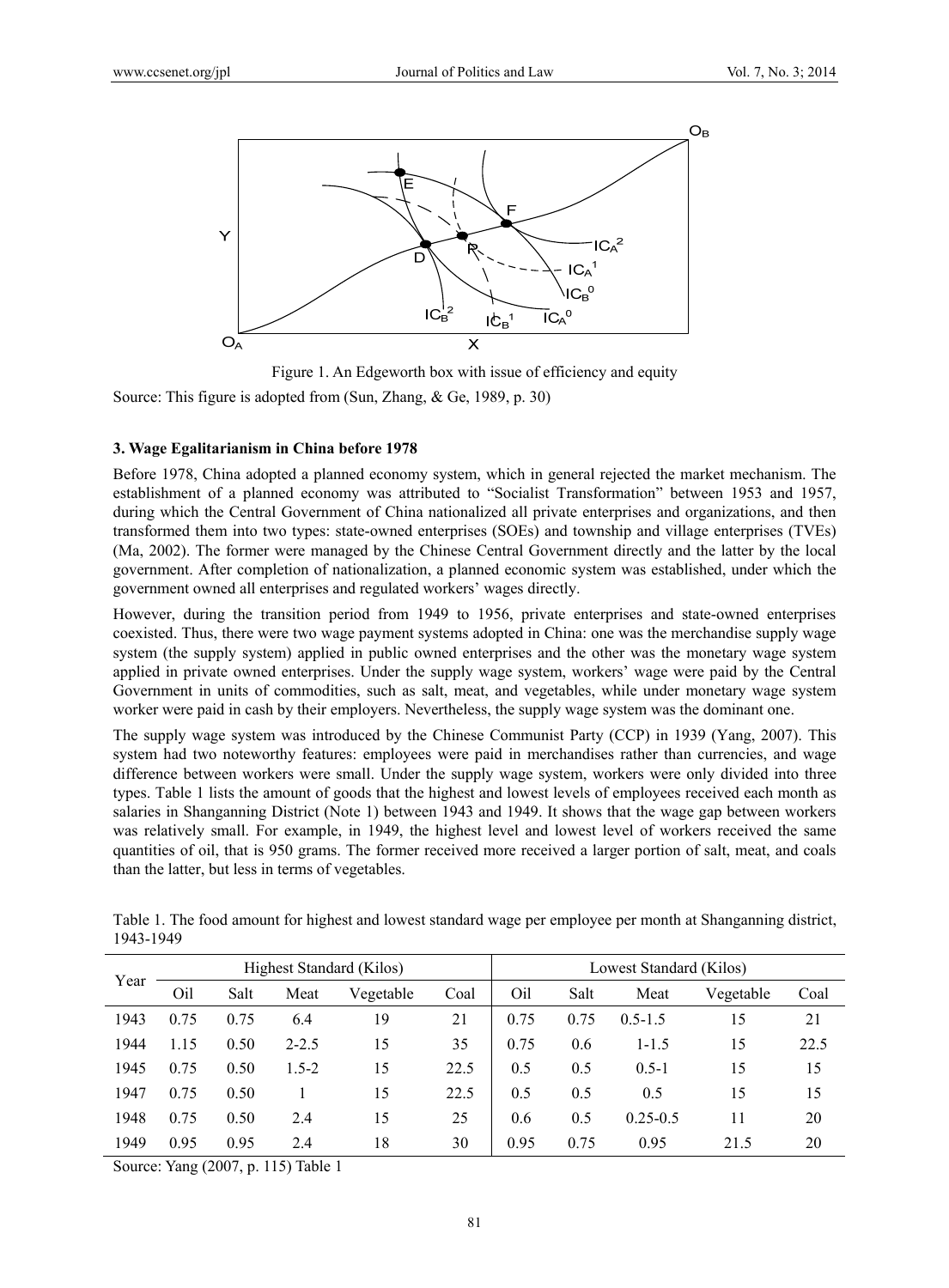The adoption of a supply payment system was essential in wartime because it ensured the supply of goods on the battlefield and helped the CCP to defeat the opposite party and finally won the Chinese civil war (Yang, 2007). However, after the cessation of war, this wage system became problematic. On the one hand, the equal wage system failed to motivate workers due to the relatively small wage differentials between employees. On the other hand, the workers who paid in commodities felt as being under-compensated compared with those workers who paid in currencies for not having enough money to buy other foods and commodities to improve living standards.

To solve problems mentioned above, the government abolished the supply wage system, and adopted a grade wage system following the "Socialist Transformation." In comparison with supply wage system, the grade wage system transformed of wage payment method from merchandises to currency as well as enlarged wage differentials. The grade wage system was introduced into China by experts from the former Soviet Union, and then adopted in the Northern East district of China in 1956. In this region, workers were divided into thirty-nine grades according their skills and positions. Correspondingly, there were thirty-nine levels of wages. However, because egalitarianism was still the dominated rule of wage distribution, the wage difference between workers was still relatively small before 1958. For example, the highest grade of wage was only about nine times of the lowest.

Apart from relatively small wage gaps between workers, the seniority-based and government-managed features of the grade wage system also hindered productivity. Under the grade wage system, workers' wages were strictly associated with their job positions rather than their workloads. That is, same grade of workers gained same amounts of salaries, regardless of their workloads. Moreover, the government regulated workers' wages without consideration of firms' performances. This arrangement overlooked the important role of enterprises in the wage determination, which not only distorted labor market mechanism but also hindered enterprises development. Enterprises, regardless of making profits or losses, had to pay the same level of wages to their workers. This regulation did not only add financial burdens to loss-making firms, and also created conflicts between employees and employers in profit-making firms as workers in these firms expected to receive higher salaries than those working in loss-making firms. Thus, the grade wage system, as argued by Fang (2010, p. 87), had little or even negative contribution to productivity increase and economic growth in China in the 1960s.

# **4. Wage Reform after 1978: Tradeoffs between Equity and Efficiency**

In 1978, China adopted an open up policy, which is the major economic event in the history of China. The policy has fundamentally transformed the Chinese economic system from the planned economy to the market-oriented one. As an integral part of economic reform, China's wage payment system, has also undergone a series of reforms since 1978. The most fundamental transformations are the shift at the core of wage distribution from equity to efficiency and the establishment of a market-oriented wage policy. The government reformed the wage policy, on the one hand, for the need of building a market-oriented economy system. On the other hand, the government realized that the grade wage system, although it had a positive impact on achieving the aim of equity in the short run, in the long run, might led to a state of common poverty due to lack of efficiency (Sun et al., 1989) .

## *4.1 Relaxing Government Regulation: 1978-1991*

Despite that the wage reform toward building a market-oriented wage system with focus on efficiency was proposed in 1978, the implementation of this reform, as reforms in other aspects, was tentative and moderate in the 1980s (Li & Zhao, 1998). During that period, the government still put strict regulations on wages, but employees and employers were given more opportunities to participate into the process of wage decision. For example, in 1978, the government permitted enterprises to adopt a piece-rate payment system under which workers were paid based on units of output they produced. In 1983, a labor contract system was introduced to encourage workers to negotiate with employers on wages and working time. As argued by Song (2009), these reforms increased the paticipation of workers in wage decision, and promoted productivity through motivating employees to work hard to earn higher wages.

In addition, the government started to allow enterprises to adjust wages according to their economic performances. In 1983, the government abolished the prior profit-delivering system under which all firms had to hand in all profits they made to the government and then applied for funds to pay salaries, purchase materials, and meet other expenses. Instead, an income adjusted tax was introduced at the same year. The transformation from "profit-delivering" to "remaining after-tax profit" allowed firms to retain profits after paying taxes and then used these retained profits to adjust employees' wages through allowances paid. However, to avoid wage gaps between workers increasing too largely, the government restricted allowances to a maximum of three months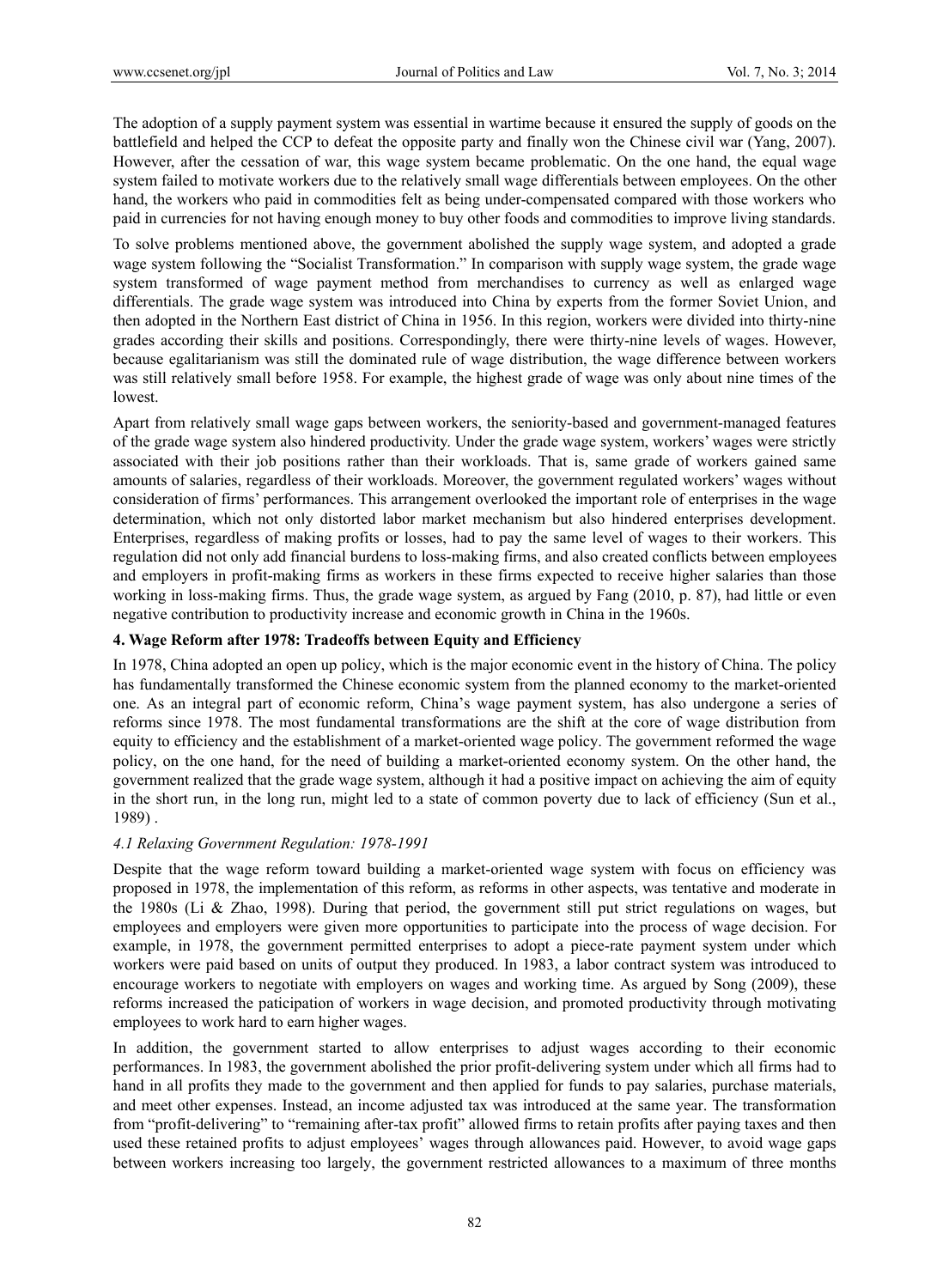salaries (Jia, 1998). Although this restriction was cancelled in 1985 (Note 2), the Chinese government still regulated that workers' wages could only fluctuate within the level of firms' economic performances.

To conclude, during the period 1978-1991, a market wage system had yet be fully established in China because the government still regulated and managed wages. However, in comparison with the grade wage system adopted in the pre-reform era, the new wage system was associated workers' wages with workload as well as enterprises' performances, which, to some extent, promoted efficiency and improved productivity (Deng, Li, Wu, & Su, 2013).

## *4.2 Building a Market Wage System: 1992-2002*

Another major event in the history of China's economic reform is DENG Xiaoping's Southern Tour in 1992, which marked that China entered into a rapid episode of economic reform towards a "socialist market economy." As a result, the reform of China's wage policy accelerated after 1992.

As the most important step towards building a market wage system, the government gave enterprises full autonomy in the wage decision. In 1992, at the 14th plenary meeting of the CCP (Beijing, 12-18, October, 1992), the government explicated that enterprises should have independent rights in wage determination, and the government could only provide guidelines such as regulating minimum wages and legislating protection rules for laborers. Subsequently, a series of laws and regulations were published to cut down administrative interference in wage determination. Among them, the most influential one is Company Law Art (1994), which explicitly prescribes that firms decide their employees' wages, allowances, and other welfare payments.

Moreover, efficiency replaced equity and became the main principle in wage distribution due to the shift of the national development goal from social stability to economic growth. The government realized the importance of enlarging wage gap in motivating workers and promoting efficiency. On 9 July 1995, the Chinese Labor Ministry and the State Economic and Trade commission jointly issued a regulation that guided wage reform in state-owned enterprises. It regulated that '*firms should enlarge wage gap reasonably to incentivize employees to work hard*'.

These reforms mentioned above, eventually, transformed China's wage system from a state-fixed and non-performance linked to being enterprise-determined, performance-related, and incentive-oriented. Consequently, this transformation has released efficiency, promoted productivity and improved people's living standards by raising workers' wages (Zhu, De Cieri, & Dowling, 1998).

## *4.3 Narrowing Wage Inequality in Recent Reform*

Even though the wage reform mentioned previously improved efficiency and promoted productivity, it also enlarged wage differences and contributed to the growth overall income inequality. As noted by Brandt et al. (2014), China's income inequality, calculated with data from national household surveys, increased from 0.18 in 1978 to over 0.5 in 2012. And, a calculation by Knight and Song (2003) indicated that wage inequality between individuals made the largest contribution by about 45%.

The widened and rising wage disparity may arouse social conflicts because an increasing number of employees may believe they are unfairly treated in wage distribution. In order to prevent social unrest and maintain social justice, the Chinese government has reemphasized the importance of equity in wage distribution since 2000. For example, in 2002, at the 16th National Congress of CCP, the government stated that common prosperity is a goal of national development. The new round of wage reform should aim to increase the proportion of middle-income earners, and improve the incomes of poor people.

In 2007, at the 17th National Congress of the Communist Party of China, the then president HU Jintao stressed in his keynote speech:

*'We will increase transfer payments, intensify the regulation of incomes through taxation, break business monopolies, create equal opportunities, and overhaul income distribution practices with a view to gradually reversing the growing income disparity …'(Feng, 2007)* 

In November 2013, at the 18th CCP National Congress (Beijing), the current Chinese president XI Jinping once again emphasized the importance of reducing wage/income inequality through a deepening reform of the Chinese current wage system. He pointed out:

*"A proper balance should be struck between efficiency and fairness (equity) in both primary and secondary wage distribution, with particular emphasis on fairness in the redistribution …" (Huang, 2012)*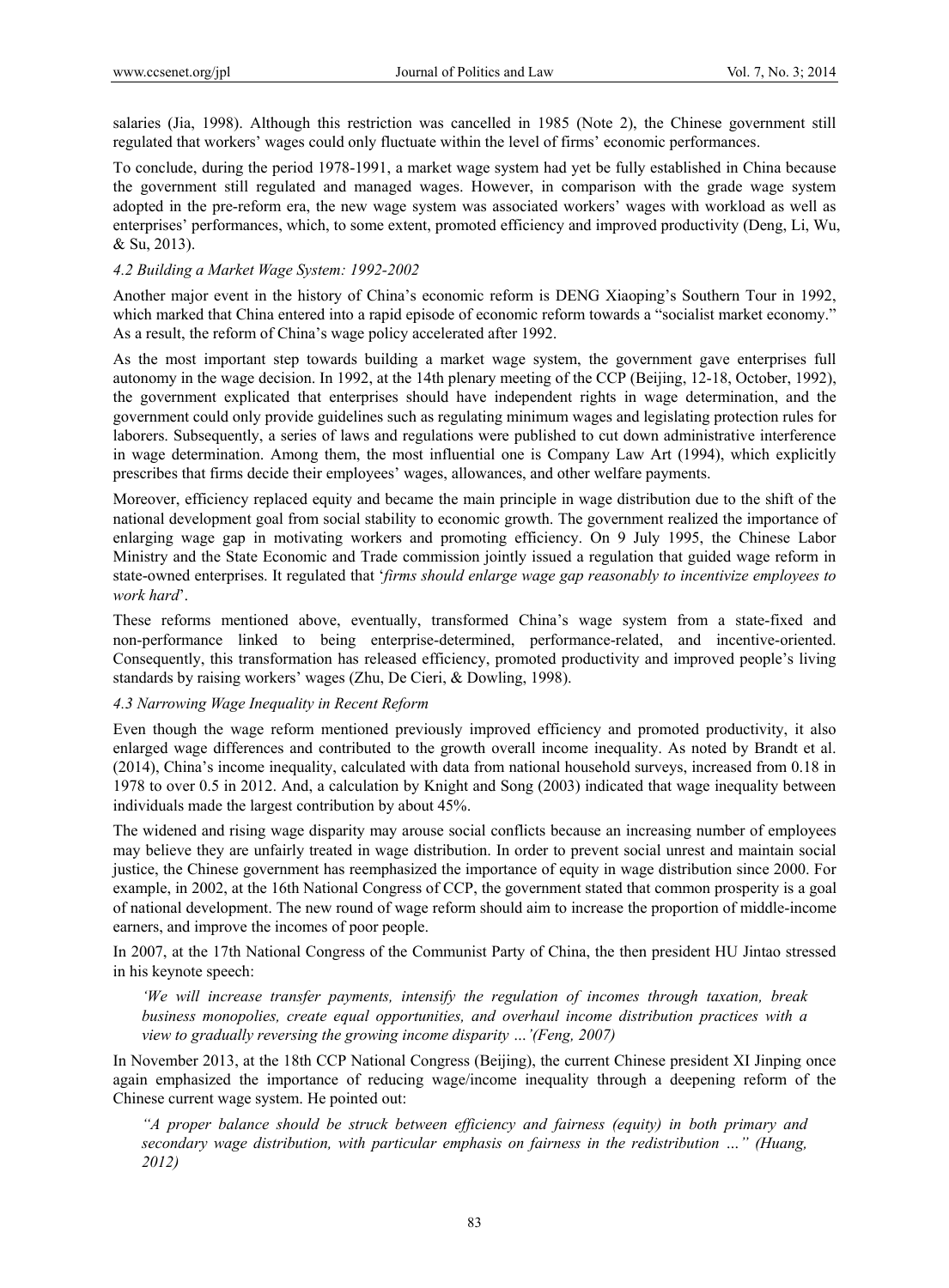As highlighted in the excerpt, this is the first indication that equity receives more attention than efficiency in wage distribution after the wage reform in 1978.

To narrow wage inequality between the rich and the poor, the Chinese government made efforts in three aspects. First was lowering wages of high wage earners. Considering the fact that workers in state-owned large-size enterprises earned higher wages than those in others, the government restored the "profit-delivering" system in 2007 and required the state-owned large firms to hand in a proportion of profits. This initiative aims to reduce the amount of profits that state-owned enterprises could used to raise workers' wages. The delivering profit ratio varies according to types of enterprises. China Tobacco Corporation is required to hand in the highest ratio of profit with a percentage of 20% (Note 3). According to the Chinese government regulation, the delivering profit ratio will raise to 30% by 2020. Thus, the government could have more money to protect poor people and maintain social stability. Second was reducing and finally eliminating civil servants' "hidden income (or grey income)", which refers to nonofficial payments, such as banquets, shopping cards, merchandises, and money. The grey income was assumed the major cause for an enlarged wage gaps between civil servants and others (Brandt et al., 2014). The last one was increasing low-income earners' disposable income. Since 2005, the government raised the tax threshold of personal income three times: first from 800 RMB Yuan in 1980 to 1600 RMB in 2005, and then to 2000 RMB Yuan in 2008 and finally to 3500 RMB Yuan in 2011. In 2006, the government cancelled agricultural taxes nationwide to reduce farmers' financial burden and increase their disposable income.

#### **5. The impact of Wage Reform on Wage Distribution**

#### *5.1 Wage Increase*

A major motivation of wage reform in China is to increase people's living standards through increasing wages. Apparently, this goal has been achieved. As illustrated by Figure 2, over the last three decades, the annual average wage of national employment increased significantly from 1978 to 2011. For example, the real annual wage of workers, as depicted by the black solid line in Figure 2, was only 615 Chinese Yuan in 1978. By 2011, the average annual real wage of employees raised to 6888 Chinese Yuan, which is over tenfold of that in 1978. In addition, the wage growth is in consistent with the pace of trade reform. As is shown in the read dotted line in Figure 2, the wage growth was relatively slow in the whole 1980s and most years of 1990s when wage reform was moderate, with an average annual wage growth rate only 3.34% betwwn 1978 and 1997. Starting from 1998, the wage growth has accelerated, with an average annual growth rate of over 10% between 1998 and 2011.



Figure 2. Real annual wages of staff and workers by ownership type, 1978-2011

Source: Chinese Labor Yearbooks, various editions from 1993 to 2012

Notes: The real wages are calculated by deflating the nominal wage by national CPI index (1978=100)

To test whether the fruits of rising wage are equally shared proportionately across different income groups, this study employs the β convergence and regresses wage growth on the initiative level of wage using the ordinary least square method. The regression model is:

$$
\log(\Delta w_{it}) = \alpha + \beta \log(w_{it-1}) + \mu_{it}
$$
 (1)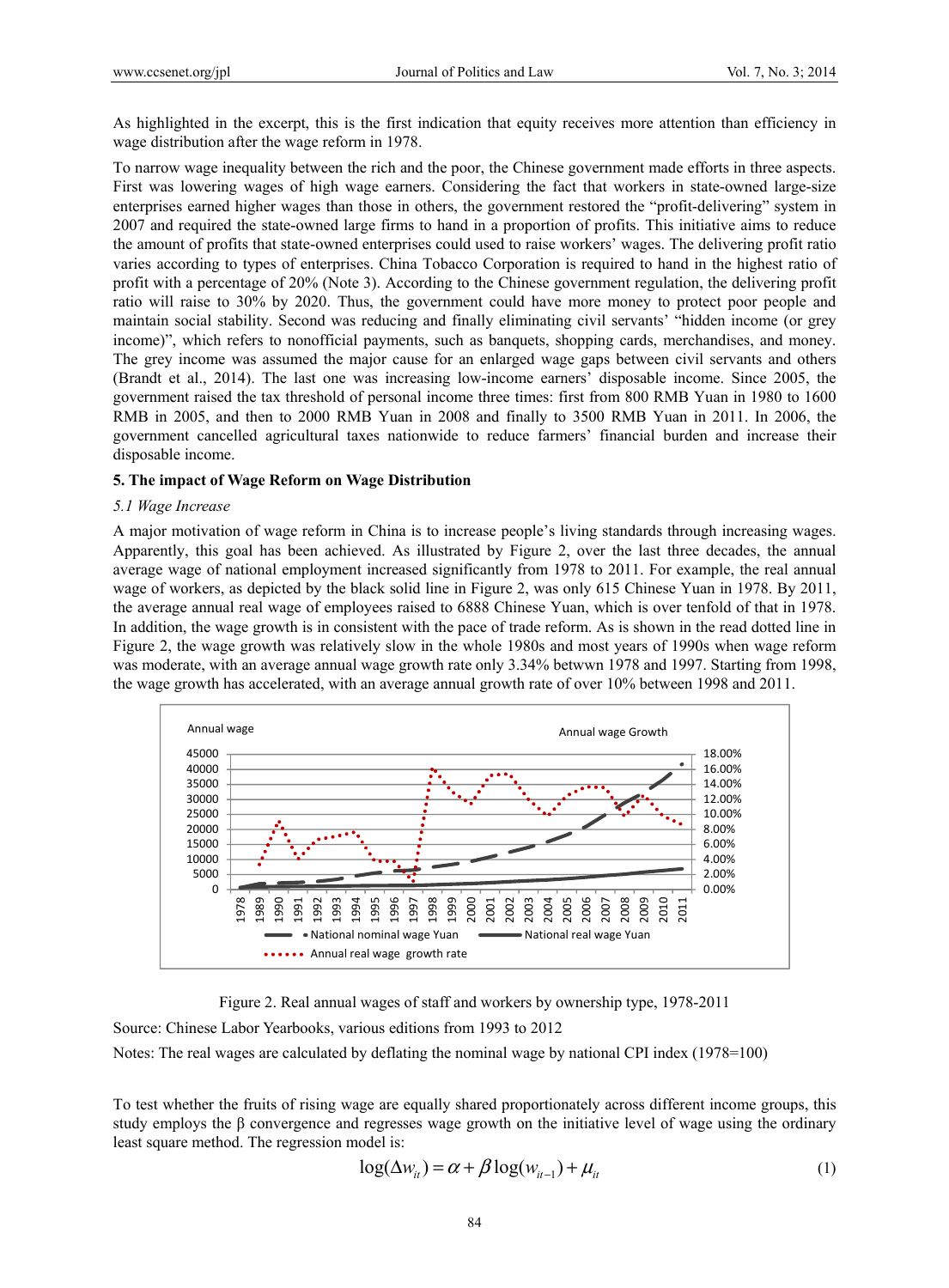Where  $\log(\Delta w_{it})$  is the logarithm value of the rate of wage growth in province *i* at year *t*. log( $\Delta w_{it-1}$ ) the logarithm value of wage level in province *i* at year  $t-1$ .  $u_{it}$  is the standard error term.  $\alpha$  is the constant term, and  $\beta$  is the beta convergence parameter of interest.

The estimated result of equation (1) is presented below in Table 2. The estimated  $\beta$  is 0.028 at 1% level of significance, indicating that wages of 31 Chinese provinces diverged at a rate of 2.8% for the whole period from 1992 to 2010. It also means that provinces with higher wages in the previous years has higher growth rate. In other words, the rich provinces are becoming richer while the poor are becoming poorer between 1992 and 2010.

| Time Period | Constant    |            | Adjusted R <sub>2</sub> | F-statistic |  |
|-------------|-------------|------------|-------------------------|-------------|--|
| 1992-2010   | $-0.143***$ | $0.028***$ | 0.065                   | 39.49       |  |
|             | (0.038)     | (0.004)    |                         | (p:0.000)   |  |

Table 2. β-convergence estimation results

Notes: Standard errors are in parenthesis.

## *5.2 Enlarged Wage Inequality between SOEs and Non-SOEs*

However, along with wage growth, wage inequality has also widened. For example, the wage gap between workers in SOEs and those in non-stated owned enterprises has enlarged. As illustrated by Figure 3, between 1978 and 2011, the wage ratio between SOEs and TVEs had increased from 1.32 to 1.51 and the wage gap between SOEs and other ownership firms had enlarged from 0.76 to 1.05. One reason for this phenomenon is that most of state-owned enterprises in China are in monopolized industries, such as petrol, electricity, bank service etc. Thus, as noted by Zhao (2002), employees working in SOEs earned significantly higher salaries than those in other types of enterprises. This wage gap between SOEs and the rest could be even higher when the value of non-wage benefits, such as pension, house, and health care, is included.



Figure 3. Wage ratios by ownership type, 1978-2011 (Yuan in 1978 price)

Source: Chinese Labor Yearbooks, various editions from 1993 to 2012

# *5.3 Wage Inequality across Provinces and Industries*

Apart from growing wage inequality across firms in different ownerships discussed in the previous part, wage inequalities across regions and across industries have also increased since 1978. Using two standard inequality measures, the GINI coefficient (GINI) and coefficient of variation (CV), Table 3 presents the wage inequality across industries and across regions in specific years between 1978 and 2010. Overall, both regional and industrial wage variations have increased persistently and significantly in the past three more decades. The provincial wage inequality (measured as Gini coefficient) increased by 50% from 8.6 to 12.6 between 1978 and 2010, and the wage inequality across industries rose from 10.3 to 18.36 during the same period.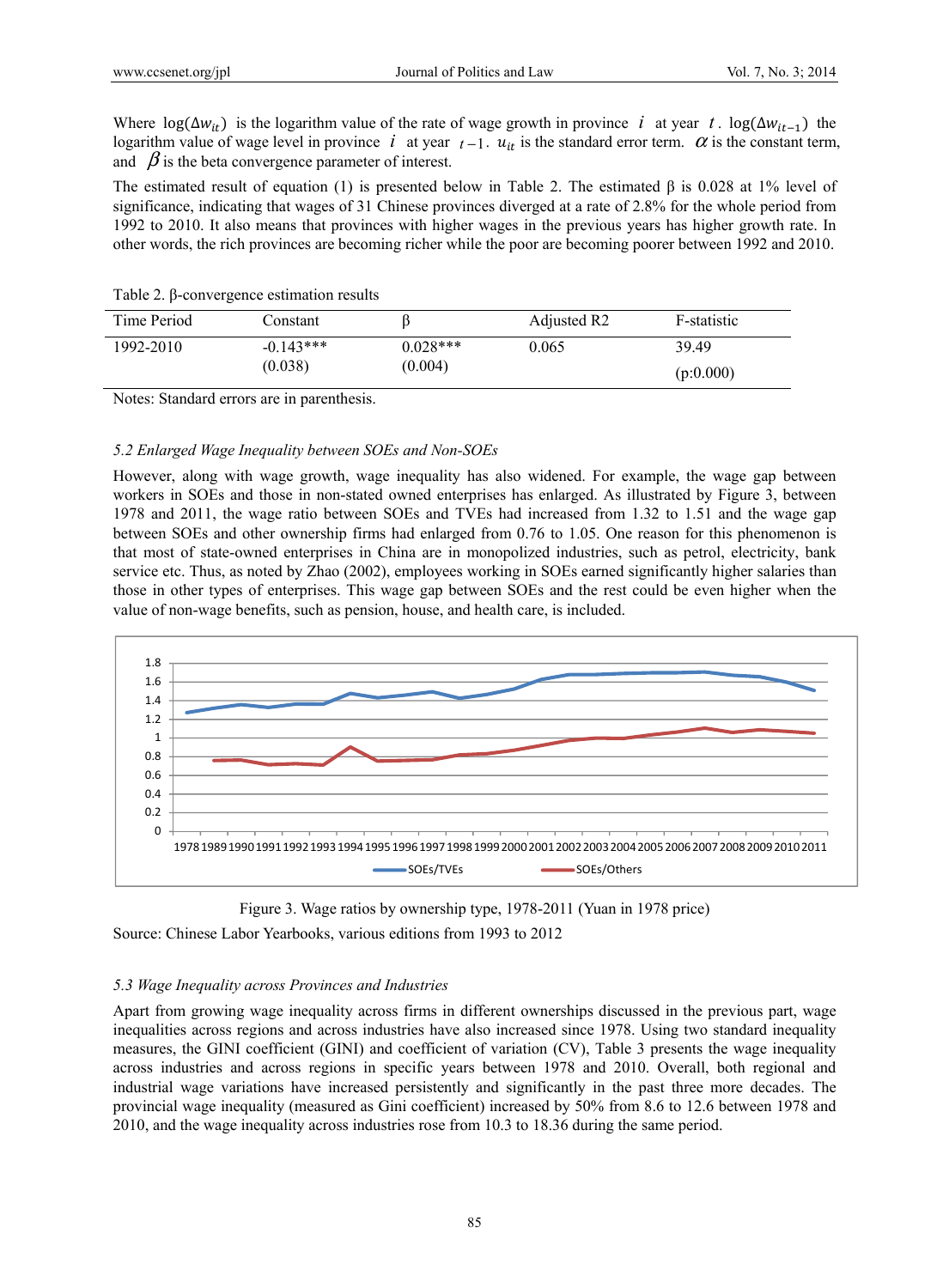| Year                                                               |             | Provinces | Industries  |           |  |  |  |
|--------------------------------------------------------------------|-------------|-----------|-------------|-----------|--|--|--|
|                                                                    | <b>GINI</b> | <b>CV</b> | <b>GINI</b> | <b>CV</b> |  |  |  |
| Panel A: Wage inequality across provinces or across industries (%) |             |           |             |           |  |  |  |
| 1978                                                               | 8.6         | 16.3      | 10.3        | 18.1      |  |  |  |
| 1980                                                               | 7.5         | 14.6      | 9.7         | 17.2      |  |  |  |
| 1985                                                               | 9.1         | 18.1      | 8.8         | 15.2      |  |  |  |
| 1990                                                               | 9.3         | 17.6      | 7.7         | 13.6      |  |  |  |
| 1995                                                               | 12.3        | 24.5      | 11.2        | 19.6      |  |  |  |
| 2000                                                               | 14.2        | 28.5      | 13.9        | 23.8      |  |  |  |
| 2005                                                               | 13.8        | 29.4      | 19.1        | 35.3      |  |  |  |
| 2010                                                               | 12.58       | 26.26     | 18.36       | 33.69     |  |  |  |
| Panel B: Annual growth rate in wage inequality $(\%)$              |             |           |             |           |  |  |  |
| 78-85                                                              | 0.81        | 1.51      | $-2.22$     | $-2.46$   |  |  |  |
| 86-90                                                              | 1.39        | 0.58      | $-1.26$     | $-0.72$   |  |  |  |
| 91-95                                                              | 7.53        | 9.25      | 8.44        | 8.58      |  |  |  |
| 96-00                                                              | 2.63        | 2.52      | 4.40        | 4.06      |  |  |  |
| $01 - 05$                                                          | $-1.57$     | 0.26      | 6.40        | 8.58      |  |  |  |
| $06-10$                                                            | $-2.64$     | $-3.43$   | $-1.62$     | $-1.51$   |  |  |  |

Table 3. Wage inequality across provinces and across industries between 1978 and 2010

Source: The author calculated using the average wage data for industries and for provinces from Chinese Labor Statistic Yearbook, various editions.

Panel B of Table 3 shows annual growth rates of wage inequality across provinces and industries in six short periods. It shows that the period 1991-1995 witnessed the fastest growth in both regional and industrial wage inequalities. In this period, the annual growth rate of wage inequality (the Gini coefficient) was 7.53 across provinces and 8.44 across industries. Starting from 2000, the growth of wage inequality slowed down. In 2005-2010, both wage inequalities across provinces and industries experienced negative growth. Take Gini coefficient as an example, the provincial wage inequality declined by 2.64% annually, and the industrial wage inequality by 1.62%. The finding of decreasing wage inequality in late 2000s is in accordance with the implementation of new wage reform in this period, which aimed to reduce wage inequality and maintain social justice.

## **6. Conclusion**

This paper has presented evidence of the tension between efficiency and equity in the determination of wages. We have drawn upon the recent history of China's wage reform where we have examined the impacts of these reforms on wage distribution. The analysis reveals that wage distribution has widened with reforms, thus the increased efficiency from the reforms have been to the cost of equity in income across the population of workers.

Equity was central to the considerations of a socialist state when first created in 1949. Up until 1978, China was dominated by the ideology of egalitarianism, and thus although the wage level was low, the inequality in wages paid to workers was considerably small. In 1978, as an intergral part of economic reform, China's wage system was transformed from the planned wage system to market-oriented one. Therefore, efficiency replaced equity and became the main principle of wage distribution, and wage equalitarianism was broken. As a result, workers' wages as well as wage inequality have both increased. The enlarged and rising wage inequality becomes a potential threat to social stability. Thus, in 2000s, the latest three generations of Chinese leadership put more emphasis on equity than efficiency when making wage policy.

This study shows that, although efficiency and equity are most important objectives for each country, it is hard to achieve both together. The government faces a trade-off between them parallel to economic development, proverty reduction as well as social stability. The experience of China's wage reform is a good example that illustrates the importance of balancing efficiency and equity in the determination of a wage policy. Too much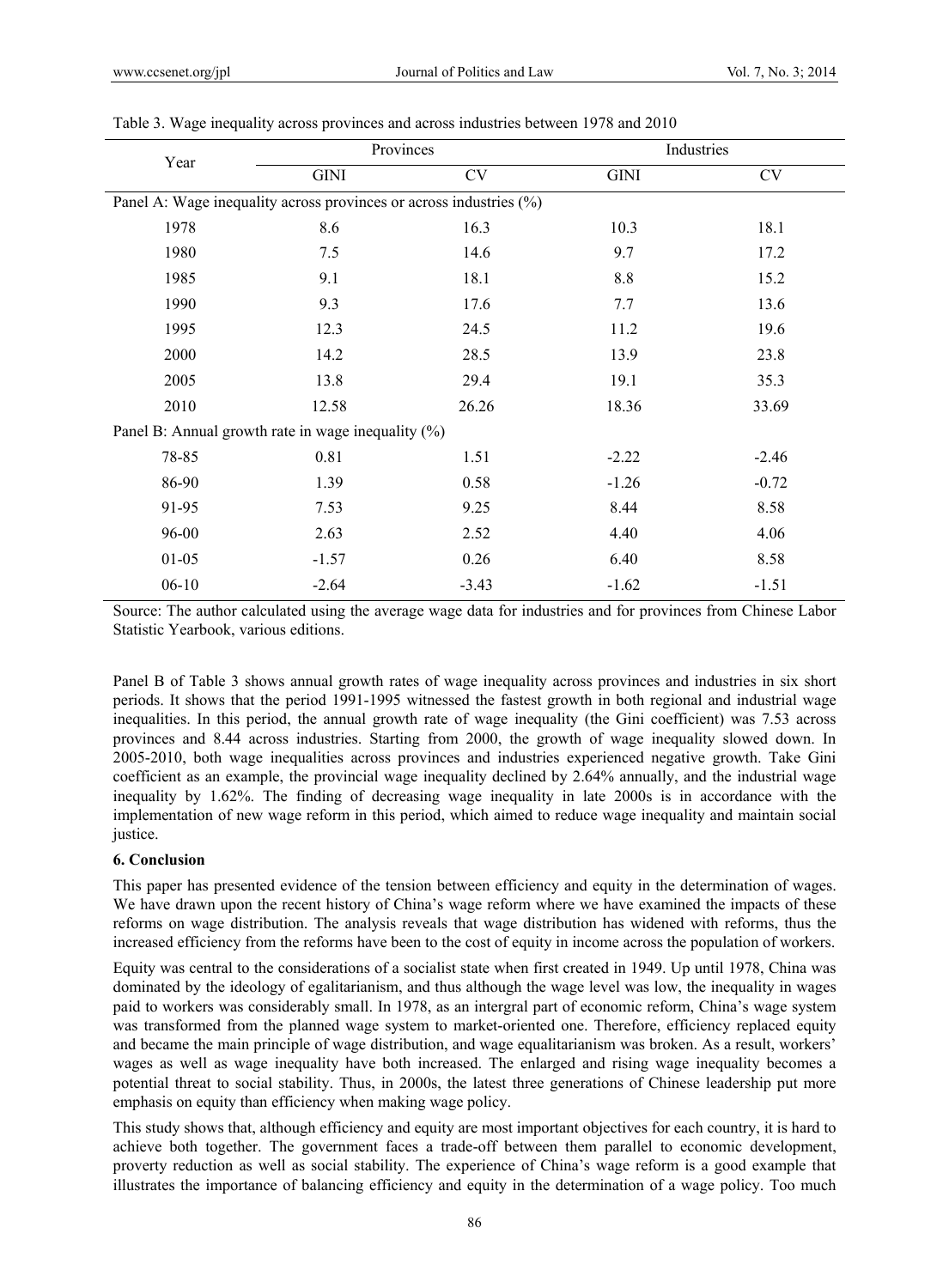emphasis on equity, as China did before 1978, led to a common poverty and hindered economic progress. Too much emphasis on efficiency, on the contrary, widened wage inequality as China has experienced over the last three decades. Thus, this study provides valuable empirical evidence of trade-offs between efficiency and equity that other developing countries can refer.

#### **Acknowledgments**

The authors are grateful to the anonymous reviewer and the editor for their constructive comments and valuable suggestions. We thank Dr. Maria Schroder and Dr. Maya Gunawardena for their assistances in manuscript preparation.

## **References**

- Arrow, K. J., Chenery, H. B., Minhas, B. S., & Solow, R. M. (1961). Capital-labor substitution and economic efficiency. *The Review of Economics and Statistics*, 225-250. http://dx.doi.org/10.2307/1927286
- World Bank. (2010). *Results Profile: China Poverty Reduction*. Retrieved from http://www.worldbank.org/en/news/feature/2010/03/19/results-profile-china-poverty-reduction.
- Brandt, L., Ma, D., & Rawski, T. G. (2014). From Divergence to Convergence: Reevaluating the History behind China's Economic Boom. *Journal of Economic Literature, 52*(1), 45-123. http://dx.doi.org/10.1257/jel.52.1.45
- Deng, S., Li, M., Wu, L., & Su, J. (2013). *Bian Ge Feng Sheng (1980-1989) (Major events in China's history)*: Green Apple Data Center.
- Fang, C. (2010). Labor Market Development and Expansion of Rural and Urban Employment. In F. Cai (Ed.), *Transforming the Chinese Economy* (pp. 85-114). Leiden and Boston: Brill. http://dx.doi.org/10.1163/ej.9789004184213.i-354.25
- Feng, T. (2007, 15 October, 2007). Hu Jintao vows to "reverse growing income disparity" *Xinhua News*.
- Hicks, J. R. (1955). Economic foundations of wage policy. *The Economic Journal*, 389-404. http://dx.doi.org/10.2307/2227316
- Huang, J. (2012). Full text of Hu Jintao's report at 18th Party Congress, *Xinhua News*. Retrieved from http://news.xinhuanet.com/english/special/18cpcnc/2012-11/17/c\_131981259.htm
- Jia, L. (1998). Discussion on the reform of state-owned enterprise salary system. *Journal of Nanjing University*(4).
- Knight, J., & Song, L. (2003). Increasing urban wage inequality in China. *Economics of Transition, 11*(4), 597-619. http://dx.doi.org/10.1111/j.0967-0750.2003.00168.x
- Li, S., & Zhao, R. W. (1998). The Changes in Income distribution that have Taken Place since China's Economic Reform Began. *Management World, 1*, 43-56.
- Ma, L. J. (2002). Urban transformation in China, 1949-2000: a review and research agenda. *Environment and planning A, 34*(9), 1545-1570. http://dx.doi.org/10.1068/a34192
- Ru, X., Lu, X., & Li, P. (2006). *Analysis and Forecast on China's Social Development (2006)*. Beijing: Social Sciences Academic Press.
- Samuelson, P. A., & Nordhaus, W. D. (2001). Microeconomics, 17. *Aufl., Boston ua*.
- Song, Y. (2009). In K.-y. Law & Y. Zheng (Eds.), *Changed and unchanged: thirty years of reform in China* (pp. 293-301). Hong Kong: Hong Kong City University Press.
- Sun, L. T., Zhang, S. Y., & Ge, M. H. (1989). Prospects of Chinese wage reform: a synergy of market and planning systems. *International Journal of Social Economics, 8*, 26-34. http://dx.doi.org/10.1108/03068298910133115
- Yang, K. s. (2007). From Provision of Goods to a Wage Hierarchy based on Rank: Changes in the Income Distribution System for Party and Government Off icials at the Time of the Establ ishment of the Peopleps Republ ic of China. *Historical Research, 4*, 125-129.
- Zhao, Y. (2002). Earnings Differentials between State and Non‐State Enterprises in Urban China. *Pacific Economic Review, 7*(1), 181-197. http://dx.doi.org/10.1111/1468-0106.00010
- Zhu, C. J., De Cieri, H., & Dowling, P. J. (1998). The reform of employee compensation in China's industrial enterprises. *MIR: Management International Review*, 65-87.